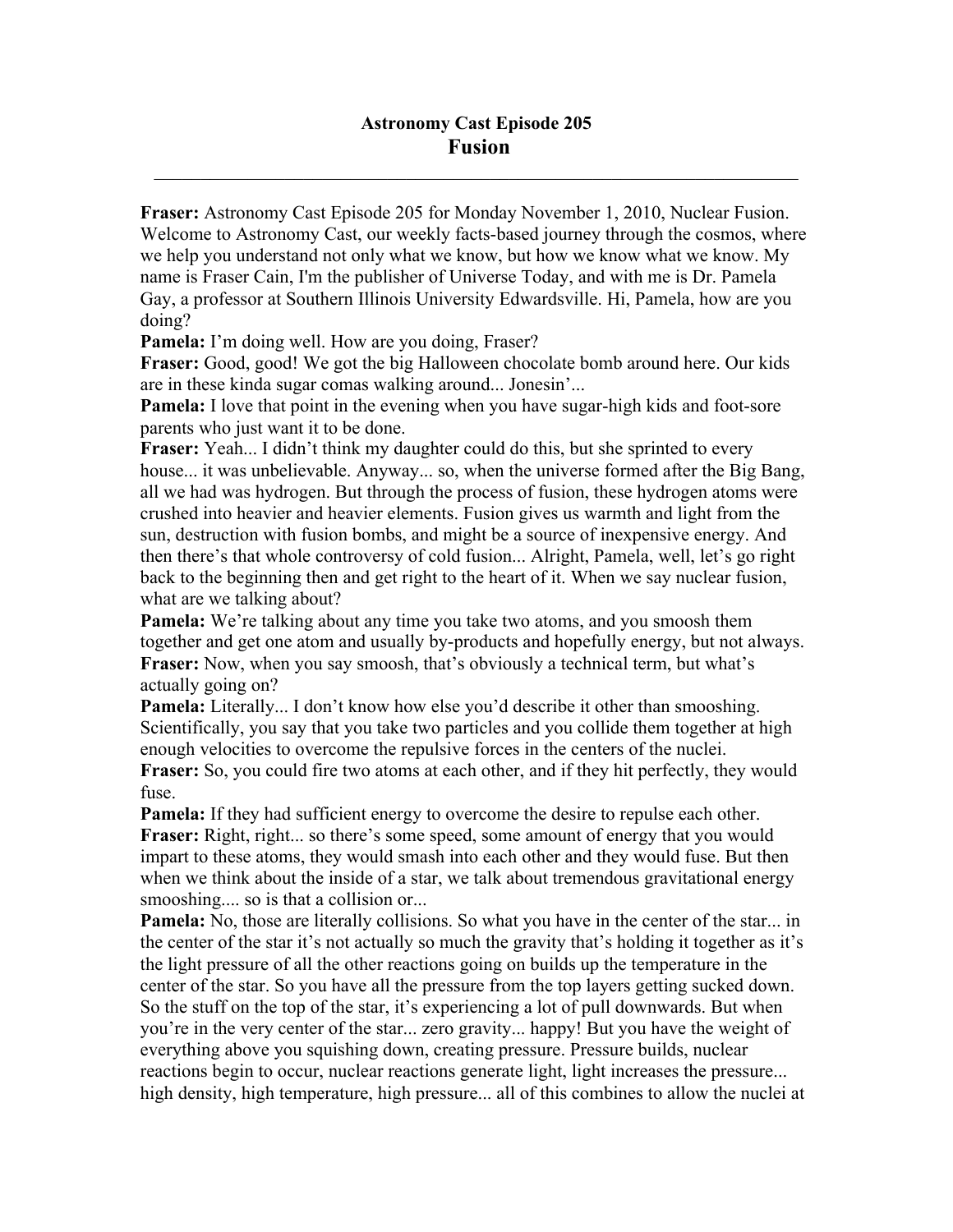these high, high temperatures to collide with sufficient velocities and in sufficient numbers to have ongoing nuclear reactions.

**Fraser:** It's the high temperature that's imparting the fast giggling to the atoms and therefore they have enough velocity to... when they bonk into each other... to then fuse. So, if we had cold temperature, you would have to fire your atoms really fast. But at hot temperature, just the background heat is what's making them vibrate so quickly. **Pamela:** You're confusing it... the temperature and the speed are the exact same thing. **Fraser:** No, I understand.... I understand.

**Pamela:** So, at cold temperatures you don't have high velocities.

Fraser: Right... right... of course. Ok, so and then you said that there is energy released. **Pamela:** To a point. And this is one of the weirdnesses about why we end up with supernovae. In the centers of stars, you have hydrogen burning, you have helium burning, you have carbon burning, you have nitrogen, oxygen burning, silicon burning... and you work your way up through all the lower elements until you hit iron. When you hit iron, there's this magical transformation in how the particle physics works. Prior to getting to iron, when you merge two things together it released energy. When you get heavier than iron, it takes energy in order to combine the two atoms into a single atom. But at the same time, what you have is higher than iron, if you break the atom apart, then it releases energy.

**Fraser:** Right, and that's fission.

**Pamela:** Right. And that's a different show.

**Fraser:** That sounds like a different show, yeah... perhaps a second show in a week. Ok, so then what kind of energy is being released? If you fuse two hydrogen atoms together, what energy comes out? How much?

**Pamela:** Not enough to light a light bulb.

**Fraser:** But that's just two atoms.

**Pamela:** Right. You don't get... in a couple of reactions... you don't get enough energy released to really worry about it. It's because you have so many reactions going on at once that together you're able to get enough energy released that you can support a star. **Fraser:** So is the light that we see coming off the sun, is that the energy from those fusion reactions?

**Pamela:** Eventually. This is where things get a little bit weird. So what ends up happening is that deep in the center of the star you have all of these nuclear reactions going on, you have things like hydrogens combining forming heavy hydrogen which is a hydrogen that has a neutron... a whole series of different reactions.

**Fraser:** Right, I know it's like multi-stage, right? There's several steps that will happen to get you to the end result.

**Pamela:** And each of these is giving off something on the order of a mega electron volt of energy to a few mega electron volts of energy.

**Fraser:** And these are coming off as gamma rays, right?

**Pamela:** Well, they're coming off as gamma rays, you also have neutrinos released, you have a variety of different ways that the energy comes flying out. But when I say, like, for instance, the proton-proton chain might give off a few tens of mega electron volts down to less than one mega electron volt. That's strictly the light that's coming off. Fraser: It's awesome to say mega electron volts.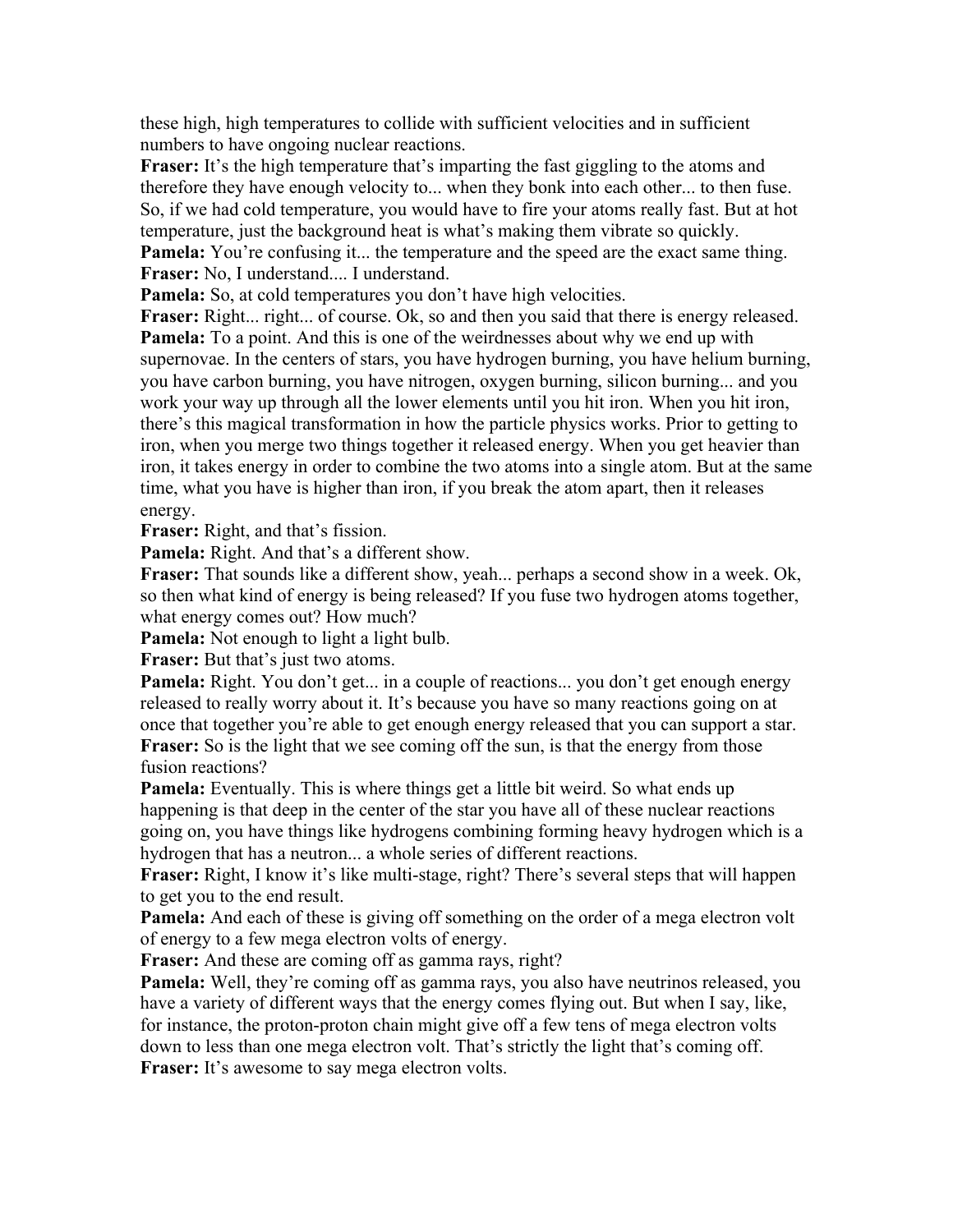**Pamela:** Now this light that's coming off, as it tries to escape the sun, it's not like we're getting blasted with gamma rays here on the planet Earth.... Instead we're seeing this blackbody spectrum that peaks somewhere in the yellowish colors... but when you average out the distribution, the sun is white if you can escape the earth's atmosphere. The reason we see this distribution of colors is this high-energy light, as it tries to get out of the sun, it does this crazy... what we call Brownian motion. It goes in one direction, gets absorbed, gets re-released in another direction, gets absorbed, gets re-released in another direction, and as it goes, sometimes you have an atom that gets excited... or actually an electron that gets excited, and it cascades down through a variety of different transitions, releasing a multitude of different particles of light, of different photons as it cascades through the energy levels. So what started off as high-energy light, ends up turning into this distribution of a whole bunch of different colors.

**Fraser:** And I remember when we talk about what's going on in the sun, that it can take a 100,000 years for a single photon to be generated in a fusion reaction and then to run through a whole bunch of different atoms, be absorbed and re-emitted, until it finally is able to be released from the surface of the sun.

**Pamela:** So, it's a long process, and it's this Brownian motion that takes forever and then eventually the light escapes what is called the radiative transfer part of the sun and hits the convective zone and then sort of rides up in thermal cells and gets radiated away as thermal light in the blackbody spectrum that we see.

**Fraser:** Is there a different process for fusion for hydrogen than for the heavier elements? Because I know that as the sun is running out of usable hydrogen in its core, it will switch to fusing helium, it will switch to fusing lithium, oxygen, and carbon... Is the process kind of different? Is the math different?

**Pamela:** Well it's different in terms of two plus two equals four, one plus five equals six, but you use the same math to figure it out.

**Fraser:** So two carbons merging together are going to release a different amount of energy and a different set of neutrinos and produce different intermediate particles. **Pamela:** But there's always the same set of particle physics rules, and once you learn those rules, you can actually calculate very accurately what's going to happen in these different reactions.

**Fraser:** That sounds like a test question. You'll be given this atom and that atom... **Pamela:** It takes too long to do it on a test... it's usually a form of torturous one-week long homework assignments.

**Fraser:** Ok... imagine some exotic star where carbon and uranium particles are being merged together.

**Pamela:** Yeah, that one doesn't happen. But...

**Fraser:** No, I understand... but you could do the math.

**Pamela:** Yeah, and it would be something like carbon-12 hits regular hydrogen... what are the resultants? And the resultants are hydrogen and gamma ray and energy released. What happens if you have nitrogen-13? Well it decays into carbon and a positron and a neutrino and energy. So there's all these different chemical reactions. But the neat thing about most of the fusion processes is that they all involve hydrogen for the most part somewhere in the stage. So it's carbon and hydrogen... not two carbons. It's nitrogen and hydrogen, not two nitrogens. So hydrogen really has its claws in every reaction in the universe.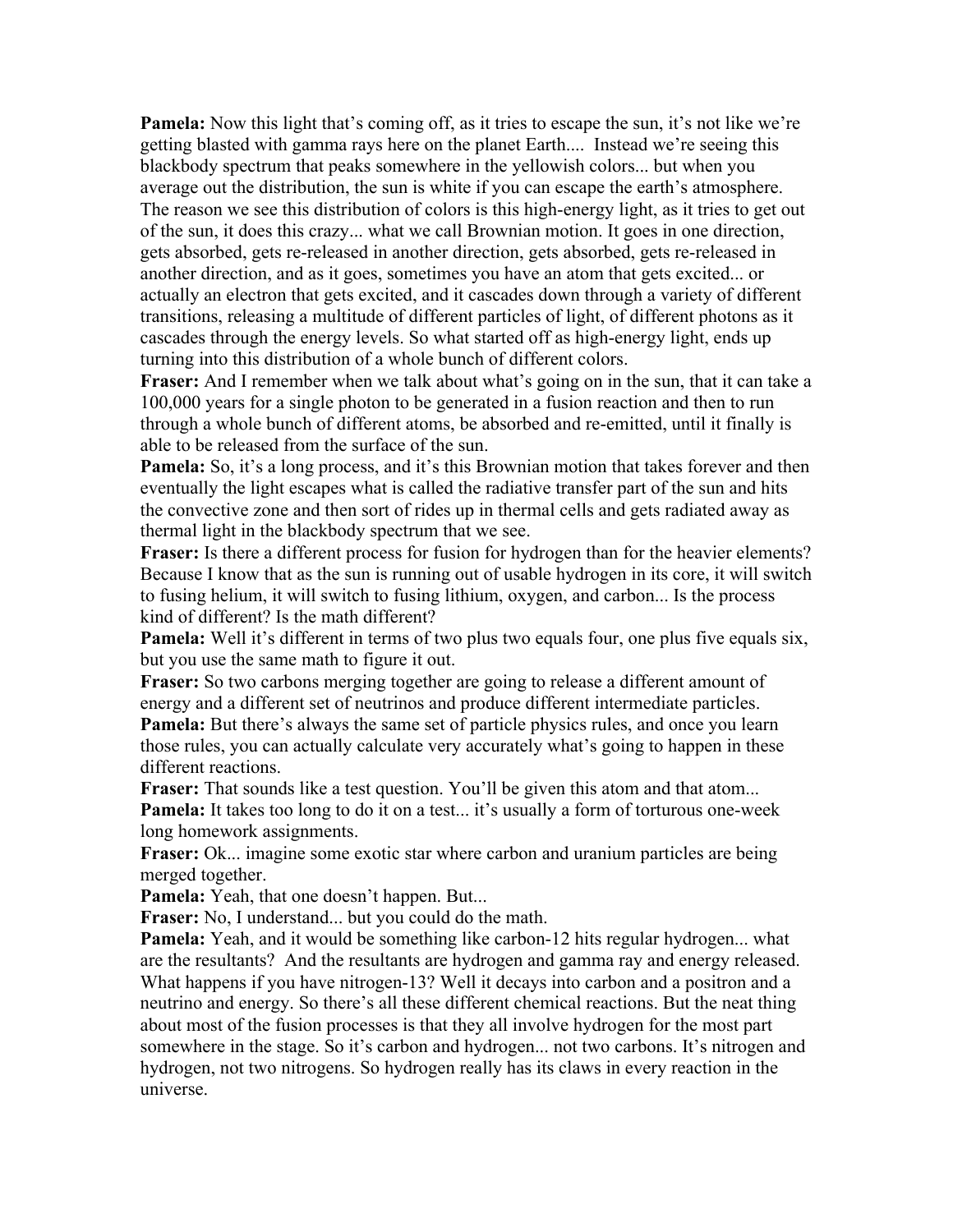**Fraser:** Alright, and so that's the same process that's going on in all the stars in the universe. Once they hit that fusion reaction in the core, they're releasing all this energy... it keeps the star inflated... right... but then here on Earth, this kind of fusion power is something that scientists have been trying to wrangle with as a source of power, as a source of destruction... so how is that different?

**Pamela:** It's the exact same physics, but we're kind of lacking a friendly containment vessel. With a star, you have the crushing pressure of all the outer layers of the star pushing in on the center of the star that confines the nuclear burning region and maintains its density and maintains its temperature through the pressure-density relationships. On Earth it's kind of hard to maintain the densities necessary and the temperatures necessary to drive fusion. So you need two things: you need temperature because the high temperature is what gets the atoms moving fast enough that when they collide they overcome the desire to repel each other, but the density is also important as well because if you have one atom moving as fast as it needs to go and it never hits a second atom because the densities are too low, fusion is never going to take place. So you need both the high density that allows the collisions to take place, and the high temperatures that allow the velocities that overcome the desire to repel. Maintaining those two things is something that we're struggling with. We've figured out a variety of different ways to do it, but all the ways that we know to create fusion, they take more energy to start than we get out through the fusion reactions.

**Fraser:** So because we don't have the mass of a star to act as a handy containment vessel, we have to figure out some kind of magnetic way to levitate the hydrogen, right? **Pamela:** Well, it's either magnetic or it's lasers... which is just fun to say... or it's we try it with acoustic bubbles... not so much success there... We've tried a whole variety of things to get the densities and temperatures needed.

**Fraser:** And then once again because we need to work in a space that's smaller than planet Earth, we need to raise the temperatures a lot higher than they have to do in the sun, even.

**Pamela:** No, it's the same temperature.

**Fraser:** Oh, is it? Ok...

**Pamela:** Yeah, it's the same temperature because all that matters is that the velocities are right. So you get the same velocity at the same temperature in the sun and on the earth. But, the problem is that we have to maintain the same densities as on the sun, as well. **Fraser:** And that's where you have to use the lasers and magnetic bubbles and things like that to keep that density. So, fusion is always 30 years away... they've been doing that for 50 years...

**Pamela:** Since the 70s...

**Fraser:** Yeah, so are we 30 years away right now?

**Pamela:** Well, we can generate fusion all we want... it's just a matter of it takes more energy to do it than we get out of it, which is a problem. For instance, for a while the big area of research was Tokamak reactors. These are small little fission systems that use magnetic fields to create essentially a donut of plasma, and you tune the magnetic fields to create high densities inside this torus, this donut, until you can generate the needed temperatures to drive nuclear fusion. But, it takes a whole lot of energy to set this system up.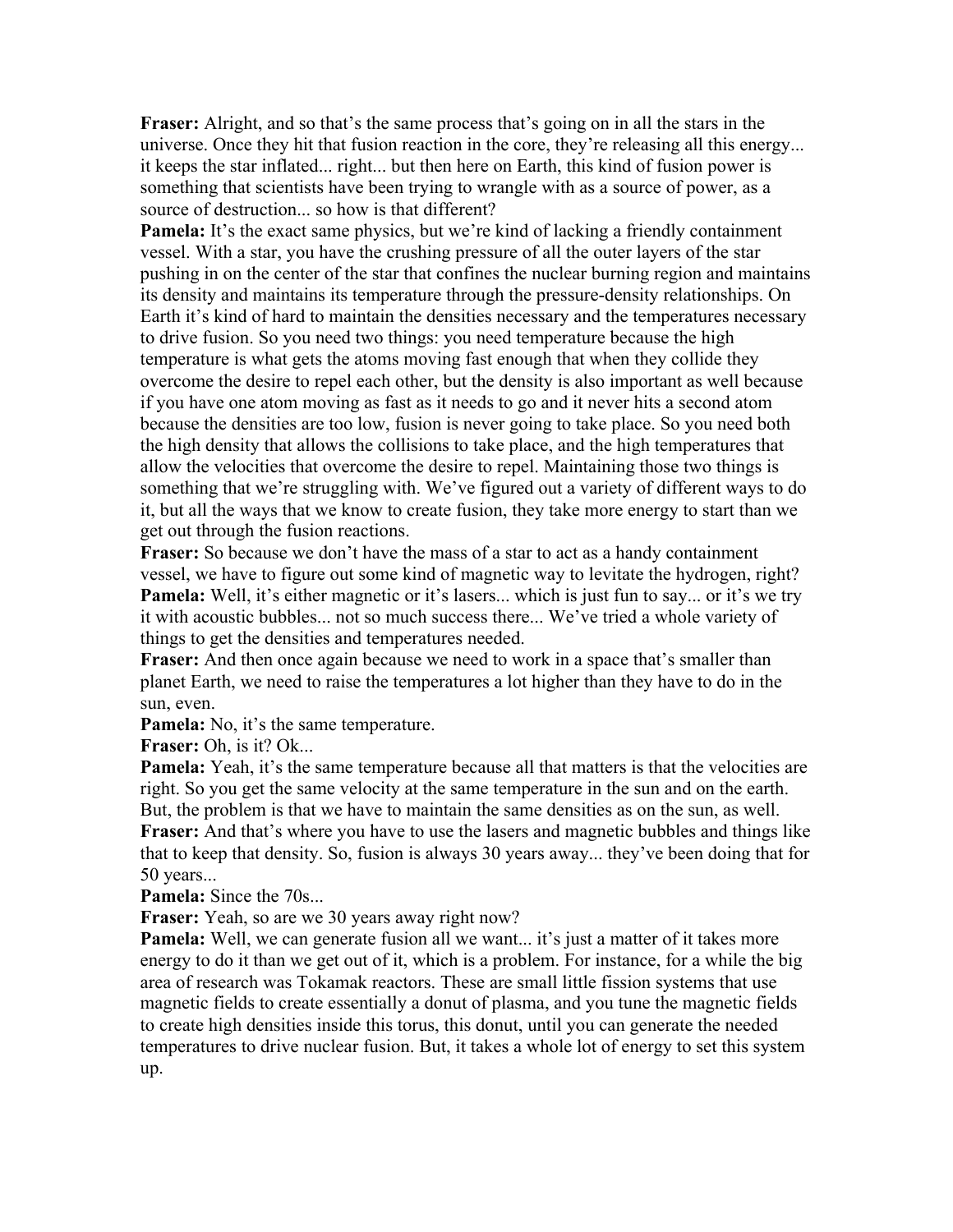**Fraser:** You've got your magnetic bubble, you've got lasers, you've got heat... it's all coming together at the same time, and the energy that comes back out isn't enough to run the reactor.

**Pamela:** Well, in a Tokamak, all it is the magnetic fields... no laser required here. **Fraser:** No lasers, yeah...

**Pamela:** No lasers here. So in the Tokamak, you just have this toroid of plasma, and when you squish down that toroid... yes, you can get... what they see is the by-products of nuclear fusion. They see a surplus of neutrons. It's that surplus of neutrons that tells us... yay! something happened! But all the energy that goes into generating the plasma, that goes into maintaining the magnetic fields, that goes into the whole system... it makes it hard. Now the nice thing is, this also means, though, we're never going to get runaway fusion reactions the way we can get runaway fission reactions in nuclear power plants. All you need to do to stop the fusion reactions from generating energy is to turn off the magnetic field. Instantly... no more runaway nuclear reactions because they weren't running away... they were being forced to run against their will.

**Fraser:** Ok, I mean I know the Tokamak was as you said back in the 70s and 80s... we're 30, 40 years past that. So what's the latest advances in fusion research?

**Pamela:** Well, that works?

**Fraser:** Anything....

**Pamela:** Well, we know that we can also generate fusion through muon processes. You can get muons through various different decay processes. This means that you have to have some sort of a high energy collider... accelerator... something that's going to create the radioactive decays that will lead to the muons.

**Fraser:** So muons are subatomic particles that are released from particle collisions. **Pamela:** Right... via decay processes involving usually pions... anyway, that's a lot of crazy particle physics.

**Fraser:** But that sounds expensive to collect your muons...

**Pamela:** Not only that but the energy necessary to get the muons from the accelerators isn't something that we've figured out how to overcome. The problem is... muons are not stable. So you set muons loose in something that wants to undergo fusion. For instance, if you have heavy hydrogen in the form of deuterium or tritium, this heavy hydrogen is fairly willing to fuse. That muon... it might undergo a hundred... it might undergo 200... various people argue over the results... we think we've gotten as high as 250 fusions before a muon decides to either bind with a special form of helium called an alpha particle or it decays or otherwise goes away. Well, the energy released in those fusion events is still less than the energy needed to get that muon in the first place. So, we're off by—on a good day—a factor of four, on energy out vs. energy in. And that's a good day. **Fraser:** But it's so frustrating because the sun is sitting there... no technology required. Get a lot of hydrogen, put it near itself, it'll merge down into a ball and generate energy. Life-sustaining energy.

**Pamela:** All that gravitational potential is holding the system in a situation that enables the fusion to take place.

**Fraser:** But it's just so frustrating! It's the same thing as 100 years ago someone saying "No, it's not possible to fly." And you see birds flying around... and you think, "Can't be done... but there's birds!"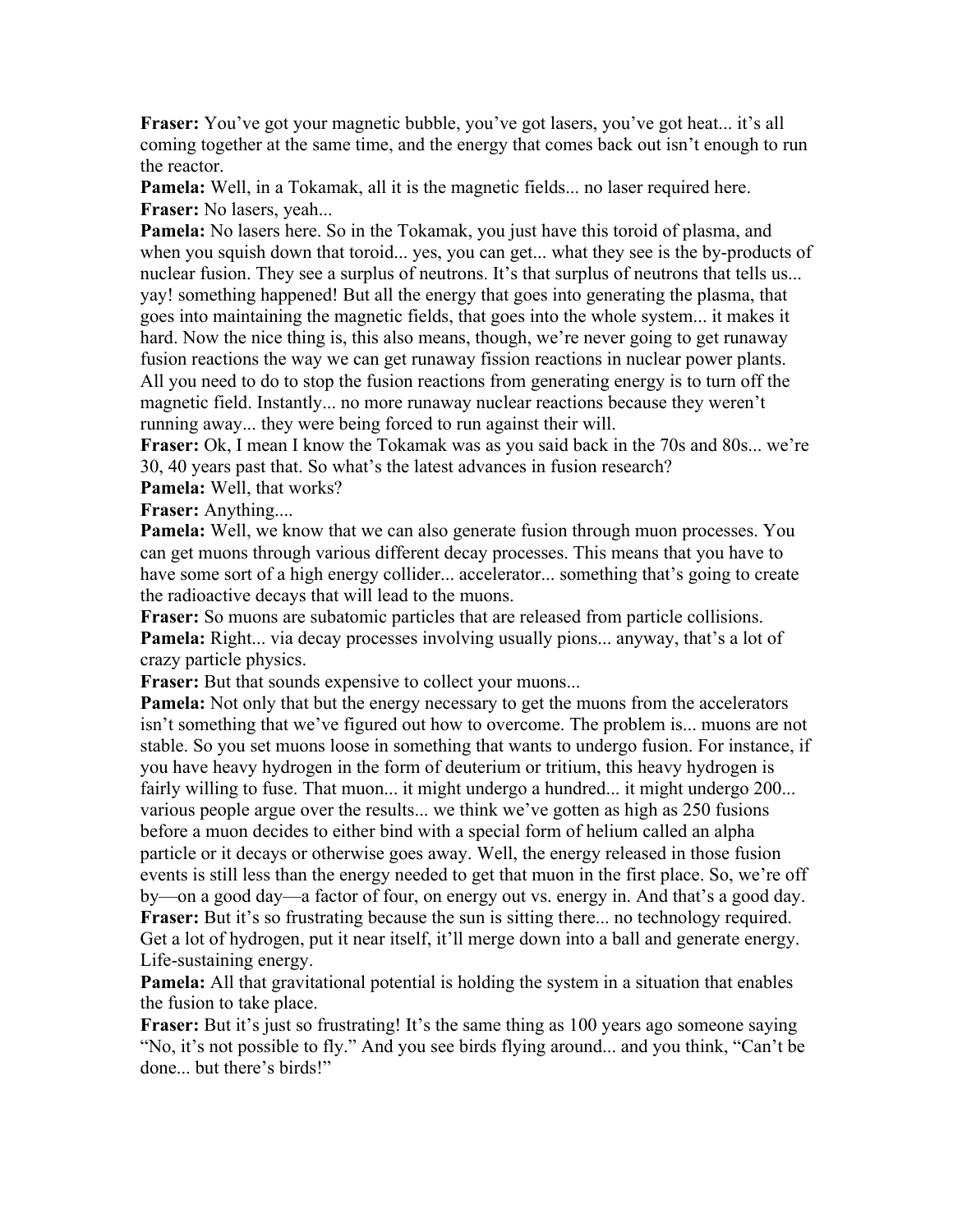**Pamela:** Well, we're not willing to say, "Can't be done." We're simply willing to say, "This technique doesn't seem effective." So muon-driven fusion—not so good. Muoncatalyzed fusion—not so good. Energy in not equal to energy out. So we've tried other things. My favorite in terms of... ooh, that just sounds fun... is bubble fusion. This is where we...

**Fraser:** Mmm... bubble fusion... like bubble tea...

**Pamela:** Basically you create bubbling fluid... who doesn't like their fluid bubbling... and the bubbles you drive via different... they call it sonoluminescence... this is where you grow the bubble via slow expansion and then squish it as fast as you can! That sudden collapse of the bubble presses the center down very small and when you compress something you drive up the temperature and that high temperature region in the center of this collapsing bubble releases light, and there's controversial... most people don't believe it... but there's controversial potential evidence that you can get fusion out of this. Now the reason I say controversial is that the experiments that are done haven't been irrefutably repeated. We haven't always seen the by-products of fusion, lots of controversy. It's not something that you trust. When you have a good, solid experiment... it's the type of thing that you can hand to a grad student and say hey, go replicate this. It's a good homework project for your semester. We're not at that point yet that this is a lab project that you can give to a grad student and know it's going to work.

**Fraser:** Well, sounds like it's 30 years away!

**Pamela:** Yeah... I know. We have one more hope, though.

**Fraser:** Oh, ok.

**Pamela:** The one more hope is lasers... let's go back to lasers.

**Fraser:** Lasers! Everything's better with lasers!

**Pamela:** Exactly. There are lasers out there that are being designed that in a single pulse of the laser beam give off the same amount of energy that the whole United States used... **Fraser:** In that nanosecond... in that attosecond... right.

**Pamela:** Yeah. So, that's kind of awesome. And what they're working to do is figure out...

**Fraser:** How to attach it to a shark, right?

**Pamela:** Well, that would be awesome, but unfortunately these lasers are the size of a drab office building... they're apparently not the size of awesome-looking office buildings because they're only built inside drab-looking buildings.

**Fraser:** Right.

**Pamela:** What they do is they take these lasers and they split the beam... and then focus all the light down on a single... basically, a BB. And these BBs are seeded with things that want to fuse... tritium, deuterium... and then they're often encased in something like gold. Then you fire on this BB from a whole bunch of different sides and all of the energy from the light goes into squishing the bejeezus... and I'll use that as a scientific term today... squishing the bejeezus out of this BB so that it's undergoing the same pressures that you experience in the center of a star. The idea is that this will create fusion. Now, we've gotten to the point where we know how to successfully fire at BBs... we think maybe there's been signs of fusion... repeatably... there's always the problem that when you fire these lasers the whole building shakes about six feet in some instances. So, it takes a while to be able to refire. But we haven't gotten to the point that with these large, basically laser ignition systems, we can't have sustainable fusion yet.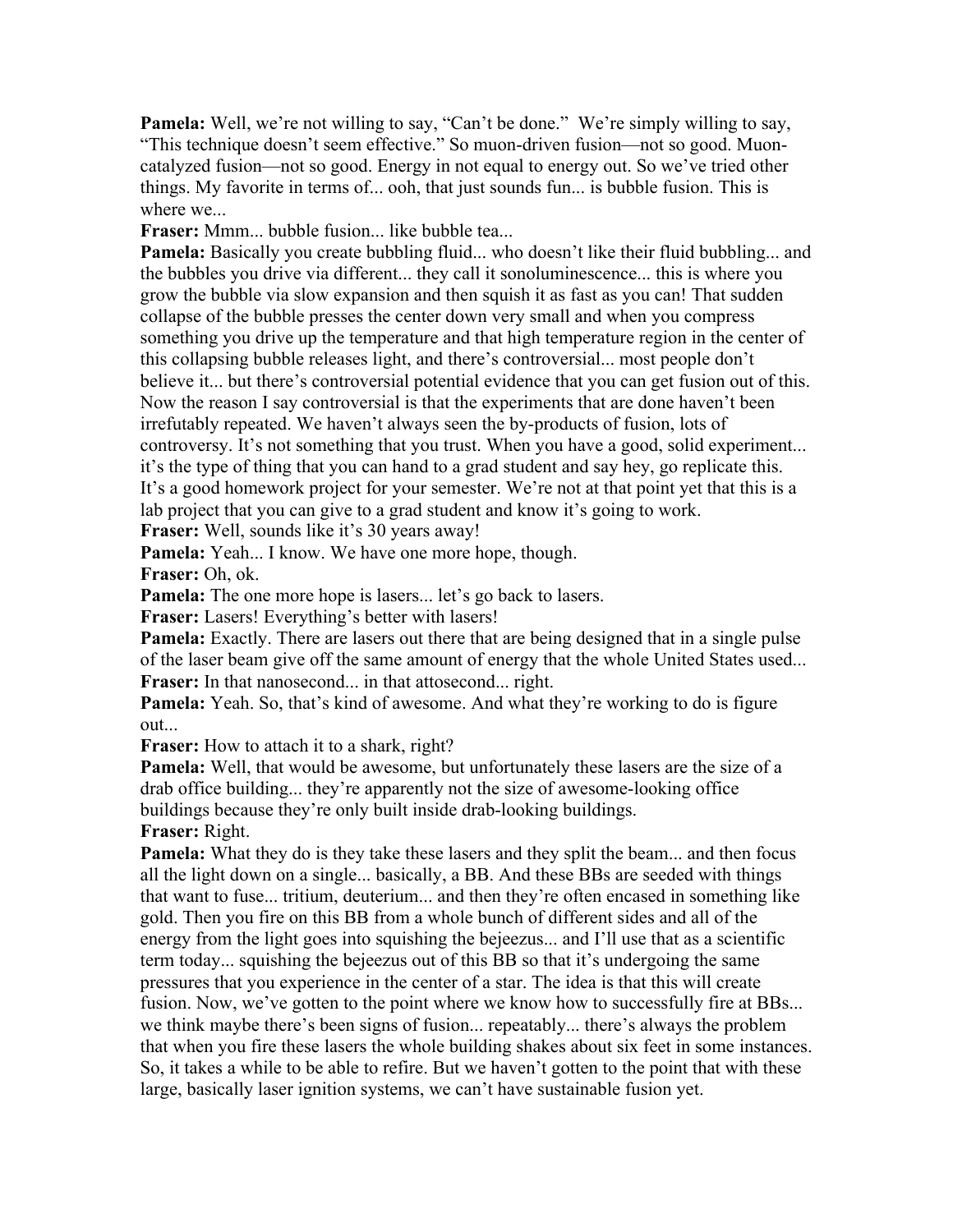**Fraser:** Ah, I see.

**Pamela:** And we certainly aren't producing the amount of energy that goes into the firing of the laser.

**Fraser:** Right, right, ok. So, you fire at this BB... it generates fusion inside the BB for a second, you've used up the same amount of energy as the United States for an attosecond, and you didn't necessarily get out that much energy from the fusion of the

BB. And you had to shake a whole building, and you have to cool down your laser and all the kinds of things that have to happen after that.

**Pamela:** Yeah... in order to be able to fire these lasers, they use giant capacitors that have to be stored in special fluids in essentially Olympic-sized swimming pools.

**Fraser:** Right... they heat up pretty quick. Ok, so that sounds 30 years away... so what about cold fusion.

**Pamela:** Yeah, cold fusion is one of those neat little fairly tales they told back in the late 80s.

**Fraser:** I don't think it ever reached fairy tale. I think it reached humiliating mistakes of science.

**Pamela:** It falls...

**Fraser:** I remember Pons and Fleischmann announced that they had figured out a way of doing fusion that you could do in a beaker on a very small lab set-up on the table of any science laboratory. Instead of going through the regular method, they went to the public and held a big press conference, and they demonstrated what they were doing, and it turned out to be wrong. Not fusion at all...

**Pamela:** So what was the name of that faked skeleton in Europe a while back that caught everyone's attention?

**Fraser:** Yeah... I know what you're talking about....

**Pamela:** And neither of us are having the ability to remember, but... this is that type of fraud in terms of... sounded great... everyone chased it... tons of money spent in trying to re-create it only to realize... no. This actually reached the fascinating level of... there was House of Representative investigations, Cornell had to do an in-house investigation, there were academics stripped of their ability to have graduate students, and the idea with this so-called cold fusion experiment was you set up a beaker filled with special versions of different fluids where you replace all the hydrogen atoms with deuterium atoms. Basically add a neutron to every atom of hydrogen in your solution. Then run electric

current through your fluid... do electrolysis. In the process, this would squish stuff on one of your... on one side of the current... and this, in theory, would lead to fusion taking place. It's a good idea... it's a good idea that failed to work.

**Fraser:** But wasn't there something... from what I understand, there still was something going on, it just wasn't cold fusion as we all understood it. There was some kind of interesting chemical process going on. And I guess that's what I'm saying... if they had approached it properly... if they had just released a paper saying hey... we just found this interesting electrochemical process, then...

**Pamela:** Right, but it wasn't that interesting at the end of the day. Here are these two guys that spend \$100,000 of basically their own money setting up their lab equipment, and they were working on a bigger grant proposal... the lifeblood of those of us who live on soft money... and they heard other people who were working on fusion—the muoncatalyzed fusion that I was talking about earlier that does actually work. They had each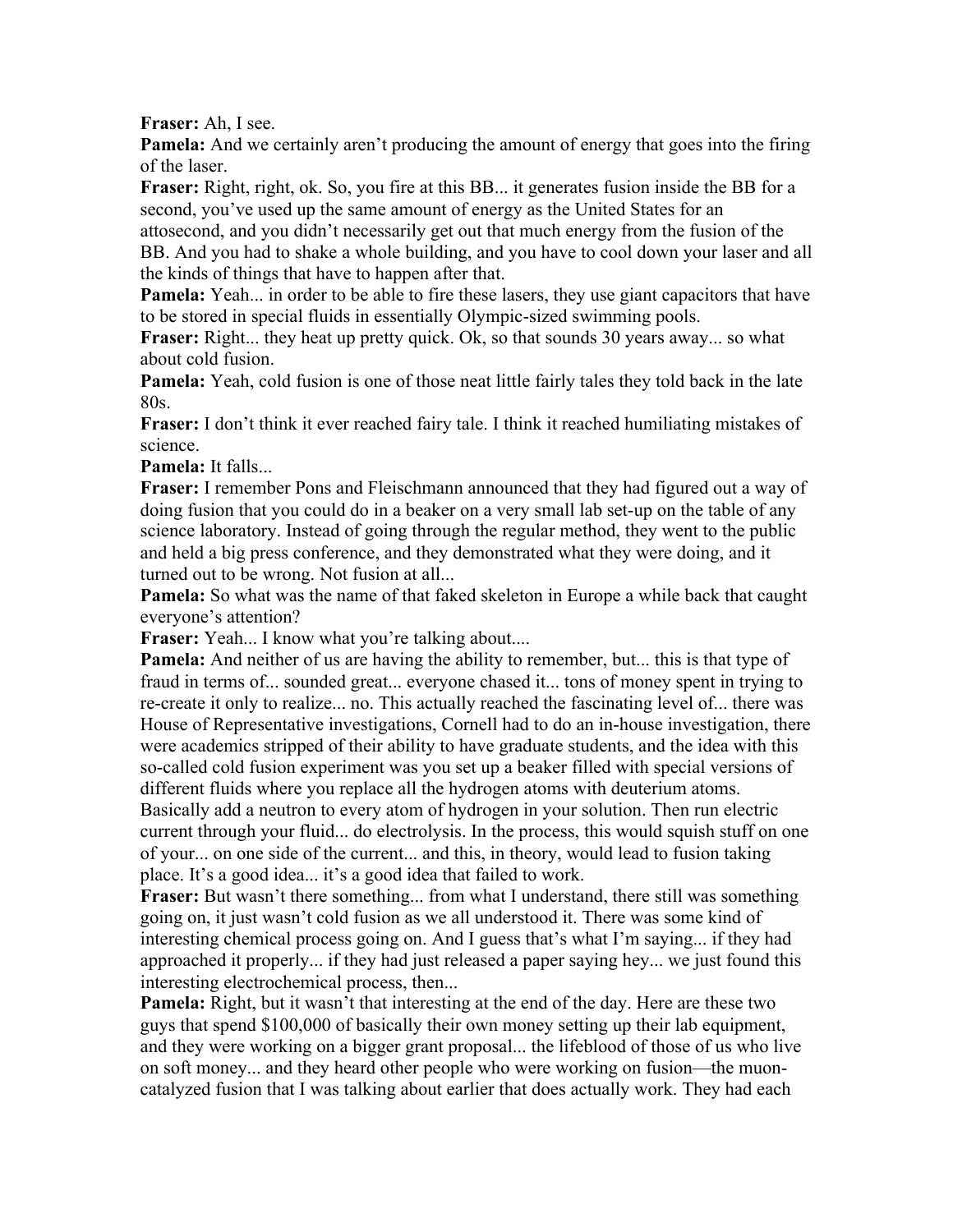seen interesting things... they were getting ready for a press release. The first thing that screams "Foul!" on this is Fleischmann and Pons had an agreement with another colleague at another university who was doing a different form of fusion that all of their papers would be submitted the same day to the same journal from the same airport via FedEx. Then Fleischmann and Pons decided that they were going to instead go to a different journal, two days earlier, and hold a press conference. So that's just sort of not playing nice with your professional peers. On one journal article that they submitted they just randomly added the name of some dude who they knew would help them get through the review process better, but who didn't actually didn't take part in the research at the level that they claimed. There was just a lot of weird academic borderline fraud going on... the type of stuff that you look at and you're like... dudes, you really should have done this a little bit better, considering what you're claiming.

**Fraser:** Yeah... that's all. And this is one of those situations where Carl Sagan says, "Extraordinary claims require extraordinary evidence." This is an extraordinary claim, you know... free energy. That required extraordinary evidence, and they did the opposite of that.

**Pamela:** Yeah... they did... pretend evidence.

**Fraser:** Yeah, and unfortunately it's really hard to distinguish them from any cranks. **Pamela:** Yeah.

**Fraser:** That's how a crank operates, so that's too bad. They destroyed their careers... they destroyed what could have been an interesting whole area of research by tainting the whole thing. I know that now to even say cold fusion gets you treated quite poorly.

**Pamela:** Right. And that's actually bad for the entire fusion community because I have to admit I look at all the money the DOD is spending and the DOE is spending on fusion reactors and the National Ignition ????... the big laser projects that they're working on... and it makes me a bit sad because I don't think this is going to be the solution that everyone is hoping for.

Fraser: Oh, you personally think that fusion is not the great hope that everyone thinks... **Pamela:** I don't think so. I don't think we can find ways to get more energy out than we put in. But it's still a fascinating area of research... there's a lot of fundamental physics going on. If we could look at this from the fundamental basic research of "ooh, cool, isn't that neat" instead of looking at it with the starry-eyed "we're going to save the universe" or at least save the planet Earth... that change in context might mean that people are more careful. It's the difference between digging... thinking you're going to hit gold and breaking every safety regulation in a desire to change the future of your children and grandchildren vs. the randomly walking around picking up petrified wood because it's pretty.

**Fraser:** Right. I can totally see that. The research into fusion is so valuable because it's the very heart of the way the whole universe works and the answers that come out of it are of the "we have no idea what benefits this will make mankind." But as soon as you narrow on the blinders and say "we must turn this into an energy-generating power source," then that sort of shuts down all of the more basic pure research that could be going on.

**Pamela:** And I'd just love it if we could see this same sort of fusion research going into the same bin that we see the search for the Higgs boson... as essential, cool, and awesome, and worth spending money on, but not as the hope of all mankind.